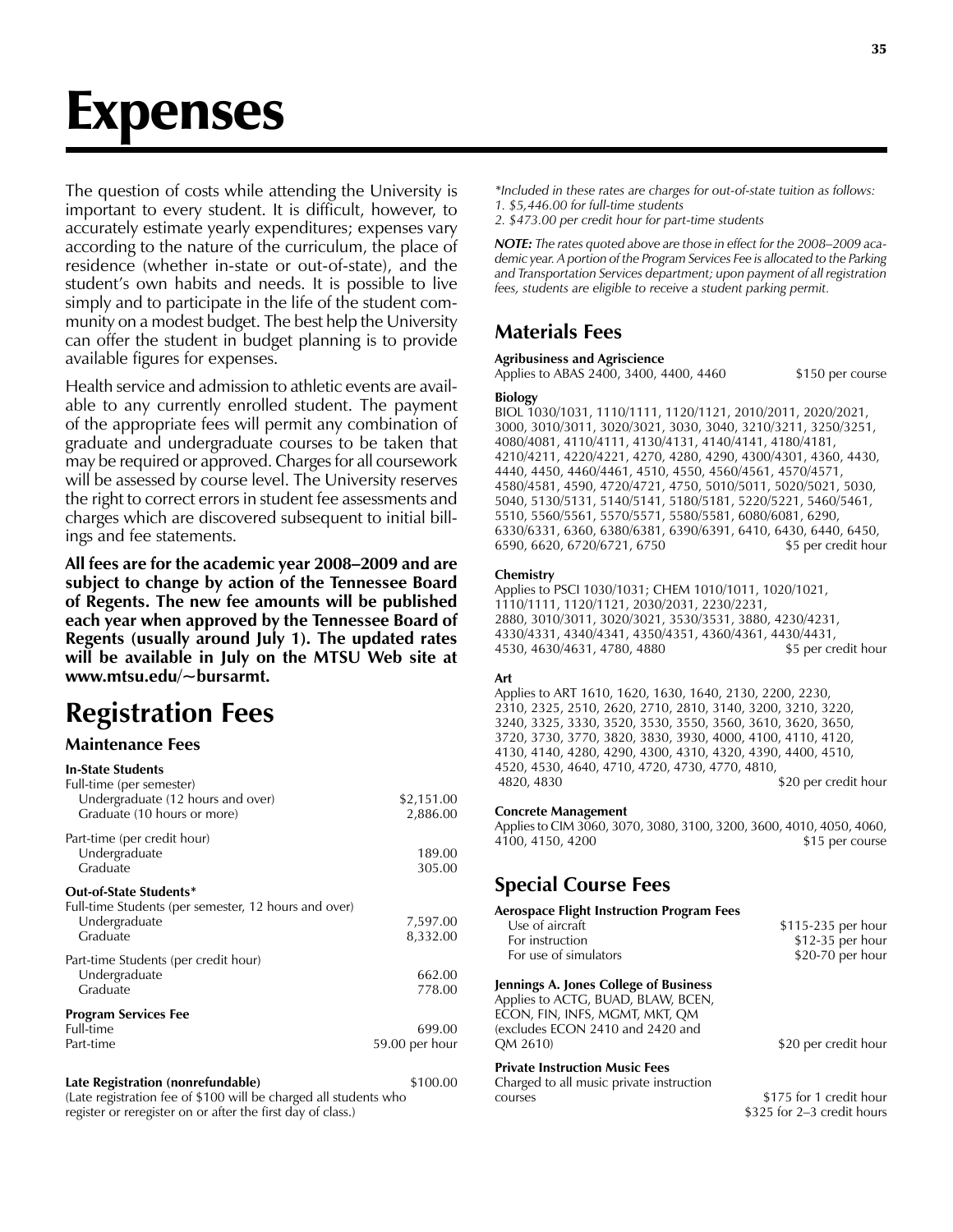| <b>Distance Education Fee</b> |  |
|-------------------------------|--|
|                               |  |

(MTSU online and  $$10$  undergraduate credit hour correspondence courses)  $$15$  graduate credit hour \$15 graduate credit hour

**Concrete Management Certification Fees** Applies to CIM 3000, 3050 \$125 per course

**Nursing Testing Fees**

Applies to NURS 3000, 3030, 3170, 3350, 3530, 3550, 3570, 4210, 4330, 4350, 4550, 4570 \$34 per course 3570, 4210, 4330, 4350, 4530, 4550, 4570

#### **Fall 2008–Summer 2009 Regents Online Degree Program Fees**

Regents Online Degree Program (RODP) courses are charged per hour and viewed separately from MTSU courses so as not to mix with the full-time cap applicable to MTSU courses. RODP fees are computed in addition to any MTSU course fees and do not apply to the full-time maximum for MTSU registration fees.

| <b>In-State Resident - Maintenance Fees</b> |                   |
|---------------------------------------------|-------------------|
| Undergraduate                               | \$189.00 per hour |
| Graduate                                    | 305.00 per hour   |
| <b>Out-of-State Resident</b>                |                   |
| Undergraduate                               | $662.00$ per hour |
| Graduate                                    | 778.00 per hour   |
| <b>Online Course Fee</b>                    |                   |
| Undergraduate/Graduate                      | 76.00 per hour    |

#### **Summer 2009 Registration Fees**

*NOTE: Fees are charged per hour for all classes. NO maximum applies for summer.*

| <b>In-State Students</b>          |                   |
|-----------------------------------|-------------------|
| Undergraduate                     | \$189.00 per hour |
| Graduate                          | 305.00 per hour   |
| <b>Out-of-State Residents</b>     |                   |
| Undergraduate                     | 662.00 per hour   |
| Graduate                          | 778.00 per hour   |
| <b>Program Services Fee</b>       | 59.00 per hour    |
| Late Registration (nonrefundable) | 100.00            |



#### **Campus Housing Expenses Fall 2008–Summer 2009**

#### **Reservations**

| Fall and Spring Semesters, required prepayment | \$300.00 |
|------------------------------------------------|----------|
| Spring Semester only, required prepayment      | \$150.00 |
| Summer Session, required prepayment            | \$175.00 |

#### **Fall 2008–Spring 2009**

| <b>Building</b>                                      | <b>Type of</b><br><b>Accommodation</b> | Fall<br>2008 | <b>Spring</b><br>2009 |
|------------------------------------------------------|----------------------------------------|--------------|-----------------------|
|                                                      | Single                                 | N/A          | N/A                   |
| Beasley, Gracy,<br>Judd, Sims                        | Private                                | \$3,392.00   | \$3,392.00            |
|                                                      | Shared                                 | \$1,938.00   | \$1,938.00            |
| Clement, Corlew,                                     | Single                                 | N/A          | N/A                   |
| Deere, Felder,<br>Gore, Nicks,                       | Private                                | \$2,676.00   | \$2,676.00            |
| <b>Wood (Cummings</b><br>closed)                     | Shared                                 | \$1,529.00   | \$1,529.00            |
| <b>Monohan Com-</b>                                  | Single                                 | \$2,143.00   | \$2,143.00            |
| plex (Reynolds and<br>Schardt Halls) Lyon            | Private                                | \$3,392.00   | \$3,392.00            |
| <b>Complex (Mary</b><br>and McHenry Halls),<br>Smith | Shared                                 | \$1,938.00   | \$1,938.00            |
|                                                      | Single                                 | \$2,143.00   | \$2,143.00            |
| <b>Rutledge</b>                                      | Private                                | \$2,676.00   | \$2,676.00            |
|                                                      | Shared                                 | \$1,529.00   | \$1,529.00            |
| <b>Scarlett</b><br><b>Commons Apts.</b>              | Private bedroom,<br>four-person apt.   | \$2,661.00   | \$2,661.00            |
| <b>Single Students</b>                               |                                        |              |                       |
|                                                      | One bedroom,<br>shared                 | \$1,936.00   | \$1,936.00            |
|                                                      | Two bedroom,<br>shared                 | \$2,100.00   | \$2,100.00            |
| <b>Family Students</b>                               |                                        |              |                       |
| <b>Womack</b>                                        | One bedroom,<br>unfurnished            | \$3,322.00   | \$3,322.00            |
|                                                      | One bedroom,<br>semifurnished          | \$3,872.00   | \$3,872.00            |
|                                                      | Two bedroom,<br>unfurnished            | \$3,786.00   | \$3,786.00            |
|                                                      | Two bedroom,<br>semifurnished          | \$4,200.00   | \$4,200.00            |

*NOTE: Room rents are subject to change by action of the Tennessee Board of Regents. Each student will pay the amount in effect at the time of registration. Apartment summer sessions noted with an asterisk are available only to those residents who have signed a license agreement and made prepayments for the subsequent academic year beginning in August.*

*\*Residence hall summer sessions are restricted to specific locations.*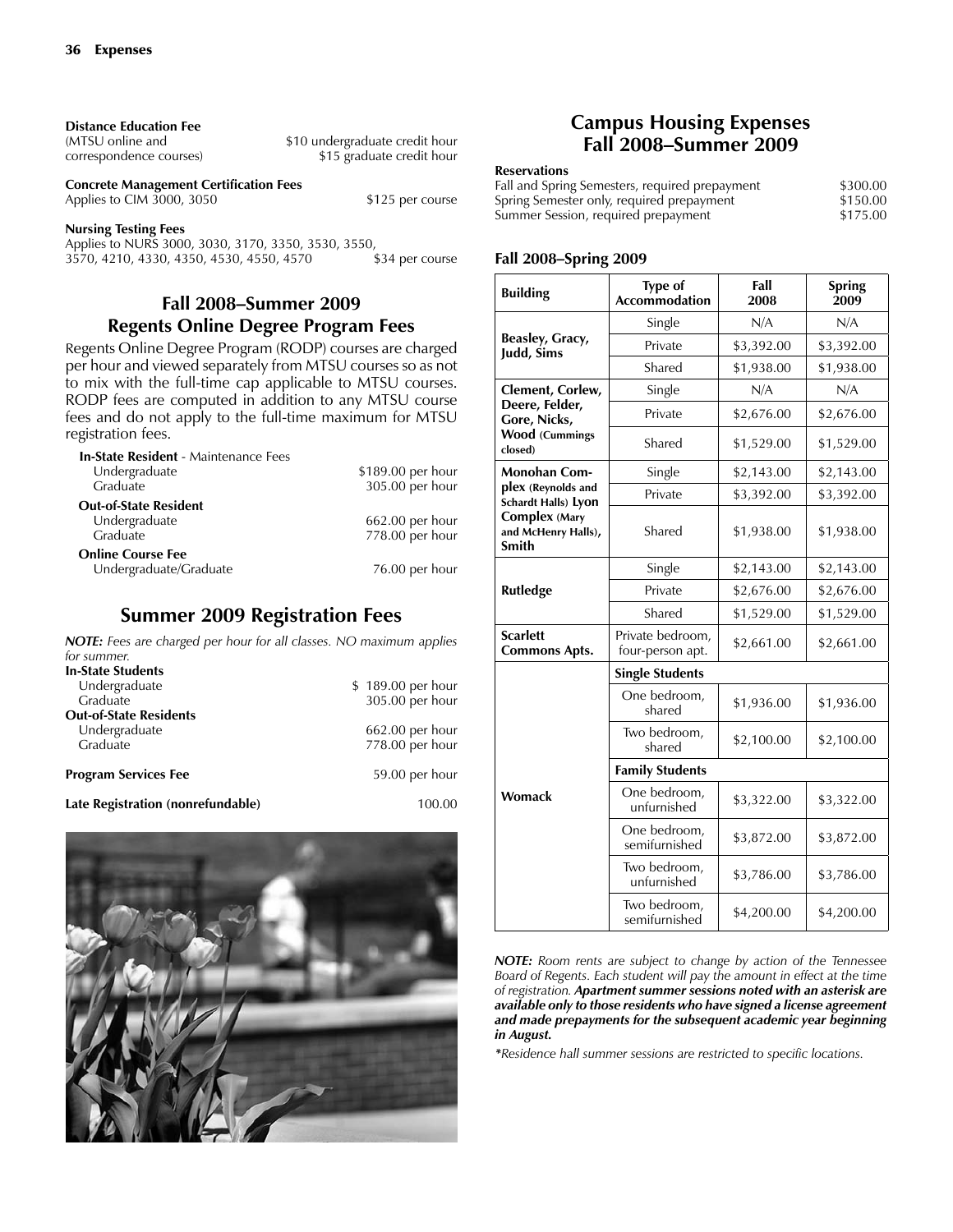#### **Summer 2009 Term Building Rates**

#### **Deere, Nicks**

| <b>Type of</b><br>Accom. | All<br><b>Summer</b> | S1                 | S <sub>2</sub>         | S2/S3                                        | S <sub>3</sub> |
|--------------------------|----------------------|--------------------|------------------------|----------------------------------------------|----------------|
| Private                  | \$1,987.75           |                    |                        | $$458.75$   \$764.50   \$1,529.00   \$764.50 |                |
| l Shared                 | \$1,165.00           | $\frac{1}{268.90}$ | $\frac{1}{2}$ \$448.05 | \$896.10                                     | \$448.05       |

| <b>Building</b> | <b>Type of</b><br><b>Accommodation</b><br>(Restrictions Apply) | All<br>Summer |
|-----------------|----------------------------------------------------------------|---------------|
| Scarlett        | Private bedroom,<br>four-person apartment                      | \$504.40      |
|                 | (Restrictions Apply)                                           |               |
|                 | <b>Single Students</b>                                         |               |
|                 | One bedroom, shared                                            | \$1,486.26    |
|                 | Two bedroom, shared                                            | \$1,661.20    |
| Womack          | <b>Family Students</b>                                         |               |
|                 | One bedroom, unfurnished                                       | \$2,568.90    |
|                 | One bedroom, semifurnished                                     | \$2,972.52    |
|                 | Two bedroom, unfurnished                                       | \$2,928.00    |
|                 | Two bedroom, furnished                                         | \$3,322.40    |

## **Other Applicable Charges**

| Admission application fee                                  |                    |
|------------------------------------------------------------|--------------------|
| Undergraduate                                              | \$ 25.00           |
| Graduate                                                   | 25.00              |
| International                                              | 30.00              |
| Automobile registration-academic year:                     |                    |
| Faculty/administration/staff                               | 125.00             |
| <b>Executive Parking Permits</b>                           | 180.00             |
| Student permits**                                          | n/c                |
| Automobile registration-summer only:                       |                    |
| Faculty/administration/staff                               | 33.00              |
| Student permits                                            | n/c                |
| Diploma insert (after the first)                           | 10.00              |
| Dissertation binding (1 original and 4 copies)             |                    |
| and microfilming (doctor's degree)                         | 91.00              |
| Thesis binding (master's degree) (1 original and 3 copies) | 37.00              |
| Extra copy thesis (or dissertation binding)                | 9.20               |
| Graduate entrance tests:                                   |                    |
| Miller Analogies                                           | 70.00              |
| Graduate Record Exam-subject                               | 130.00             |
| ID card replacement                                        | 10.00              |
| Aerospace Flight Instruction Program Fees                  |                    |
| Use of aircraft                                            | \$115-235 per hour |
| For instruction                                            | $$12-35$ per hour  |
| For use of simulators                                      | \$20–70 per hour   |
| Nursery school, semester                                   |                    |
| Infants and toddlers, 2 days/week                          | 200.00             |
| Preschool (4 days per week)                                | 360.00             |

| Day Care Fees (per week) |        |
|--------------------------|--------|
| Full-time (M-F)          | 102.00 |
| Part-time (MWF)          | 61.00  |
| Part-time (TTH)          | 41.00  |
|                          |        |

*\*\*A portion of the general access fee is allocated to the Parking and Transportation and Services Department; upon payment of all registration fees, students are eligible to receive a student parking permit.*

No student will be allowed to preregister, register, or receive a grade report or transcript of credits until all accounts are settled. A student will not be officially enrolled until all fees are cleared through the Business Office.

## **Late Registration**

Students who complete registration (including the payment of fees) during the late registration period will be charged a \$100 late fee.

## **Matriculation Fee for Incompletes**

If a student receives a grade of Incomplete (I), he or she need not reregister or pay fees for the course every semester until the course is completed. Such students should work only with the course instructor to complete grade requirements.

#### **Returned Checks**

Acknowledged bank errors excepted, a \$30 service charge will be assessed for each returned check, whether given in payment of fees, for purchase of books, cashed by the University for the personal convenience of the student, or for any other reason. The University will decline to accept checks from any student who has checks returned by the bank more than once or if any check returned is not paid within ten (10) working days. A \$100 late registration fee may be assessed for any returned check given in payment of registration fees.

## **Automobiles**

All privately owned or operated vehicles for use on the campus must be registered annually with Parking and Transportation Services and must display an official registration permit. (See above for charges.) For more information or clarification, please refer to **Traffic and Parking Regulations,** available in the Parking and Transportation Services Office.

## **Auditing Charges**

An auditor is one who enrolls and participates in a course without expectation of receiving academic credit. The same registration procedure is followed and the same fees charged as for courses taken for credit. An audited course is not applicable to any degree or certification program.

Regular class attendance is expected. Other course requirements, which may be obtained in writing from the instructor, will vary depending upon the nature of the course. Students interested in auditing a course should discuss course require-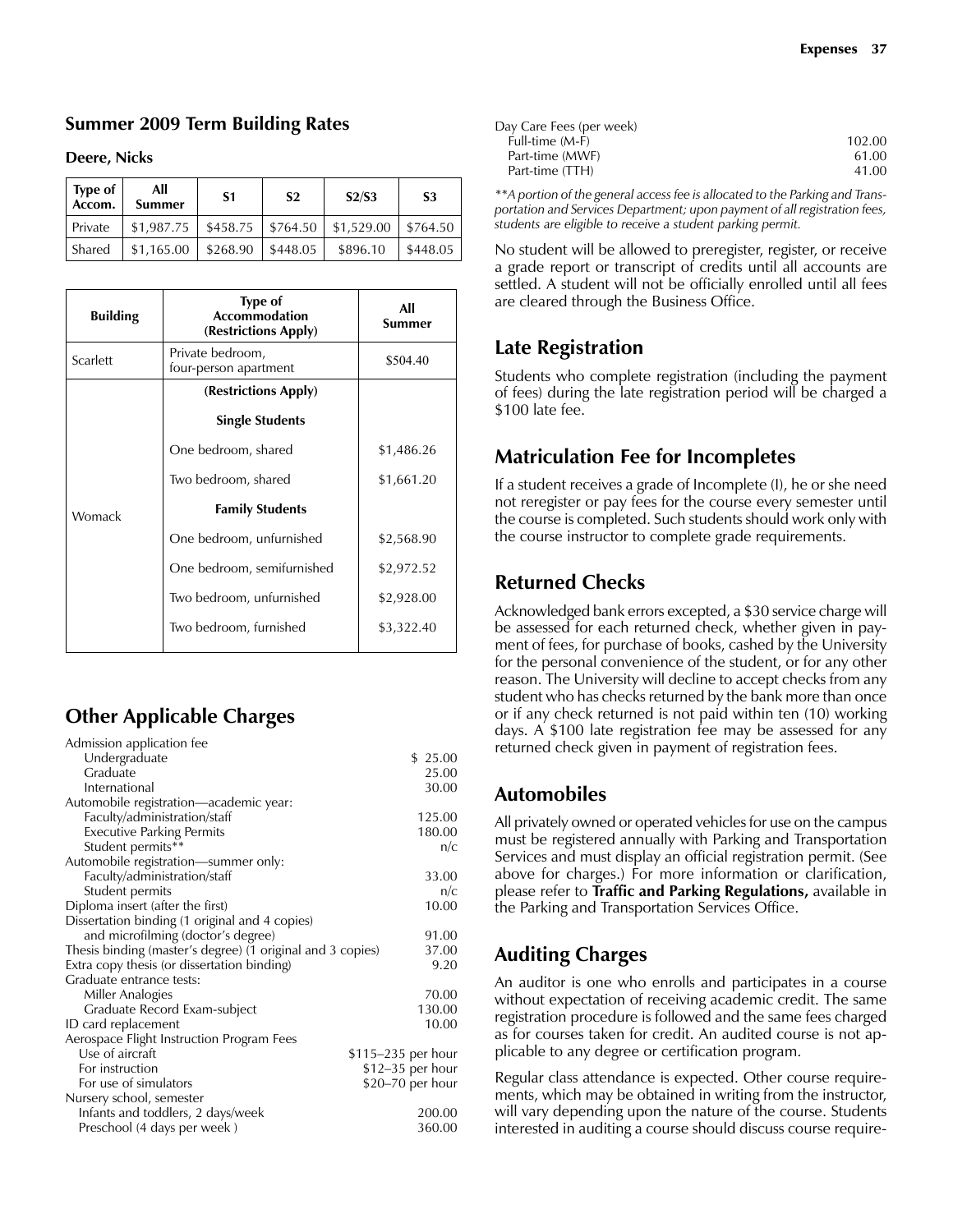ments prior to enrolling. Failure to meet course requirements may result in removal from the course at the request of the instructor. A successful audit will be recorded on the transcript with the designation NC.

A change from audit to credit or credit to audit must be processed by the last day to add a class.

Persons 60 years of age or older or disabled persons suffering from a permanent total disability which totally incapacitates such persons from working at an occupation which results in an income (T.C.A., Section 49-7-113) who are domiciled in Tennessee may audit courses at any state-supported college or university without paying tuition charges. Registration under this program is on a space-available basis; therefore, students cannot priority register. Class selection should be processed on the first day of classes for the term or session. Proof of age or disability must be provided.

## **65-Year-Old/Disabled Credit Student**

Persons 65 years of age or older or disabled persons suffering from a permanent total disability which totally incapacitates such persons from working at an occupation which results in an income (T.C.A., Section 49-7-113) who are domiciled in Tennessee may register for classes for credit by paying a service fee not to exceed \$70 per semester. Registration under this program is on a space-available basis; therefore students cannot priority register. Class selection should be processed on the first day of classes for the term or session. No late fee is charged. An application fee is required. In addition, the applicant must be eligible for admission and submit proof of age or disability.

## **Additional Charges**

The University reserves the right to increase the charges listed herein or to add new ones whenever such increases or additions are found to be necessary.

## **Board**

Students may secure meals in the University cafeterias or grill either through optional meal plans available from the food service or a meal-to-meal cash basis.

## **Debts**

An important part of every student's educational experience is learning to manage money and to responsibly discharge financial obligations incurred. With this in mind, MTSU expects you to promptly pay all University bills and accounts when due.

Failure to meet financial obligations will result in your not being allowed to preregister, register, or receive transcripts, grade reports, or diplomas.

## **Deferred Payment Plan**

Students who want to use the Deferred Payment Plan must sign up for the payment plan and pay the down payment online via RaiderNet. If a student is eligible, there will be an option in the bill payment system to request a Deferred Payment Plan. Students who wish to pay by mail must view the down payment amount online by selecting the option to view the payment plan installments. Students may also sign up for the plan and pay the down payment at the Business Office cashier windows.

Although all charges are due and payable in full at the beginning of each term, students in good financial standing at MTSU may defer payment of up to 50 percent of their registration, housing, and freshman meal plan fees for the Fall and Spring semesters. The deferment of fees is not available for Summer terms.

To be eligible for the Deferred Payment Plan, each participant must make a minimum down payment of 50 percent of the registration fees, residence hall rent, and freshman meal plan costs. The balance due must be \$400 or more after all discounts, waivers, financial aid, and other credits are applied. A student who fails to make timely payments in a previous term will be denied the right to participate in the Deferred Payment Plan in future enrollment periods. Any student who makes payment with a check which is subsequently returned will be denied participation in the Deferred Payment Plan in all future terms.

The amount deferred will be payable in two monthly installments. For the Fall term, installment payments are due on or before September 30 and October 31. For the Spring term, installment payments are due on or before February 28 and March 31. The University is not obligated to send reminder notices before the payment is due. Participants in this plan must apply all discounts, waivers, credits, and financial aid (including student loans) toward payment of registration fees before a deferment will be considered. Financial aid and other credits received after the initial payment will be applied to the remaining balance, and future amounts due will be recomputed. No refunds can be made until all fees are paid in full. Students will not be withdrawn for failure to pay the second or third payments. However, the balance must be paid in full before the student can preregister for future terms, even if preregistration is prior to the due date.

Each participant will be charged a \$50 nonrefundable service fee each term to defray administrative costs. This fee is payable along with the 50 percent down payment on or before the registration fee payment deadline. An additional late payment charge of \$25 will be assessed for each installment not paid on or before the due date and each 30-day period past the second installment up to a maximum of \$100. Withdrawals from classes will not alter the remaining balance due except to the extent that any refund may be applied. Students who make payments with checks that are returned will be charged a \$30 return check service fee as well as any applicable late fees.

If a payment is not received in the Business Office by the scheduled payment due date, the University will withhold all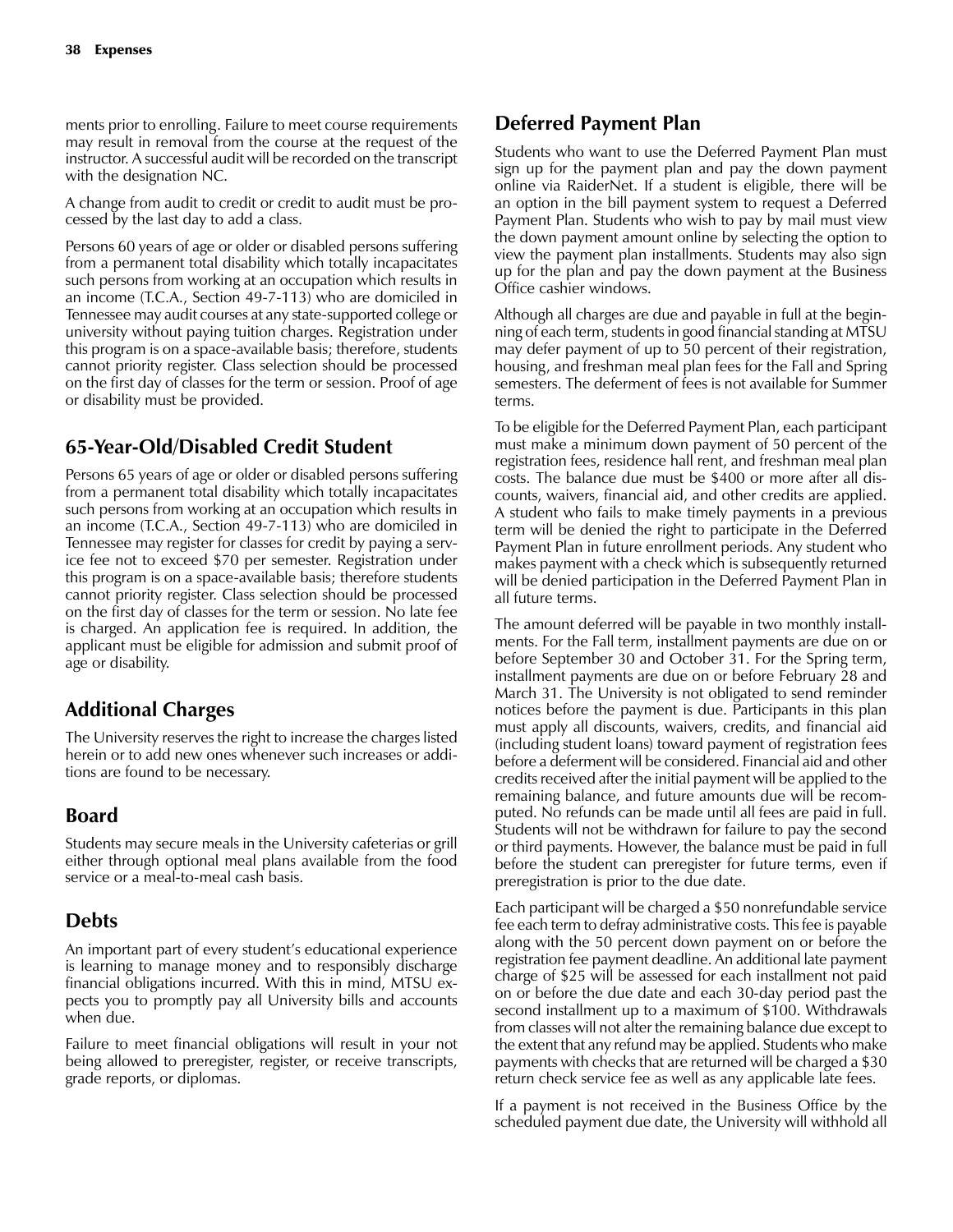services from the student–including grades, transcripts, and future registration–until the fees have been paid in full including any assessed late fees.

All existing rules and policies pertaining to returned checks, refunds, withdrawals, dropped classes, and collection costs are applicable to the Deferred Payment Plan.

Payment of the minimum amount due on the Deferred Payment Plan finalizes registration. The class schedule will not be dropped. It is not necessary to also confirm on RaiderNet. The Deferred Payment Plan service fee, late fee, and minimum amount are effective for 2008–09 and are subject to change in future terms.

Additional fees for classes, dorms, or meal plans added after initial registration payment or confirmation must be paid by the late registration fee payment deadline. If students are eligible for the Deferred Payment Plan, any unpaid fees after this date will be processed as a deferred payment. The \$50 Deferred Payment Plan service charge and any applicable \$25 late payment fees will be charged.

Students who are not eligible for deferred payment will be subject to withdrawal from all classes or from the dorm for nonpayment or subject to service charges and late payment fees.

For more information and detailed instructions on how to sign up for deferred payment, check online at www.mtsu.edu/ $\sim$ bursarmt. Questions regarding the Deferred Payment Plan should be directed to the Bursar's Office at (615) 898- 2761.

## **Deferred Payment for Recipients of Veterans Affairs or Other Governmentally Funded Educational Assistance Benefits**

Service members, veterans, and dependents of veterans who are eligible beneficiaries of U.S. Department of Veterans Affairs educational benefits or other governmentally funded educational assistance, subject to the conditions and guidelines set forth in Tennessee Code Annotated 49-7-104 as amended, may elect, upon formal application, to defer payment of required tuition and fees until the final day of the term for which the deferment has been requested. Application for the deferment must be made no later than 14 days after the beginning of the term, and the amount of the deferment shall not exceed the total monetary benefits to be received for the term. Students who have been granted deferments are expected to make timely payments on their outstanding tuition and fees balance once educational benefits are being delivered, and eligibility for such deferment shall terminate if the student fails to abide by any applicable rule or regulation or to act in good faith in making timely payments. This notice is published pursuant to Public Chapter 279, Acts of 2003, effective July 1, 2003.

## **Registration Confirmation**

If fees are paid in full by financial aid, Federal Stafford or PLUS loans, TELS (Lottery) scholarship, pre-paid tuition programs, Vocational or Veteran's rehabilitation or other credits, students must complete the registration process by confirming that they will attend MTSU for the term. If balance is a credit or zero, they must Confirm Registration on RaiderNet by the fee payment deadline.

To confirm registration, students should

- log in to PipelineMT at www.mtsu.edu;
- click on RaiderNet then on the Student tab;
- select Student Account;
- select Confirm Enrollment/Registration Payment/Account Detail for Term;
- select the term. The account balance summary and account detail for the term will be displayed.
- click "Yes, I will attend during ..." and wait for a confirmation number.

Students will be given a confirmation number and should write down the confirmation number and date as proof of confirmation. If in doubt, students should try the process again and the system will tell them if registration has been confirmed. The confirmation number will not be repeated. If the student does not receive a confirmation number and is instead taken to the bill payment system, aid is either not on the account or a balance is still due.

**Please note:** Reviewing the class schedule does not confirm registration; students MUST select the Confirm Registration option, then select the option "Yes, I attend during . . ." When this option is selected, **the student will be given a confirmation number if the registration is confirmed.** When a **confirmation number** is assigned, the system will hold classes. If registration is not confirmed before the fee payment deadline, the class schedule will be deleted from the computer. Financial aid refunds cannot be processed until confirmation is completed.

Check the online registration guide and www.mtsu.edu/ ~bursarmt for detailed instructions, dates, and deadlines for each term.

All students who preregister and decide not to attend MTSU should access RaiderNet prior to the final fee payment date for the term to drop all classes from their records. If they decide not to attend MTSU after confirming, they must withdraw from the University.

## Fee Adjustments

*NOTE: No refund of housing, registration, or other fees will be made to students who are dismissed or suspended.*

Tuition, program services fees, and out-of-state tuition will be adjusted as follows:

- 1. A full (100%) refund or reduction of fees will be provided for courses cancelled by the University.
- 2. A full (100%) refund or reduction of these fees will be provided to students who preregister and withdraw from all classes prior to the first day of class. Students who preregister and drop classes prior to the first day of class will be credited at 100%. See the current